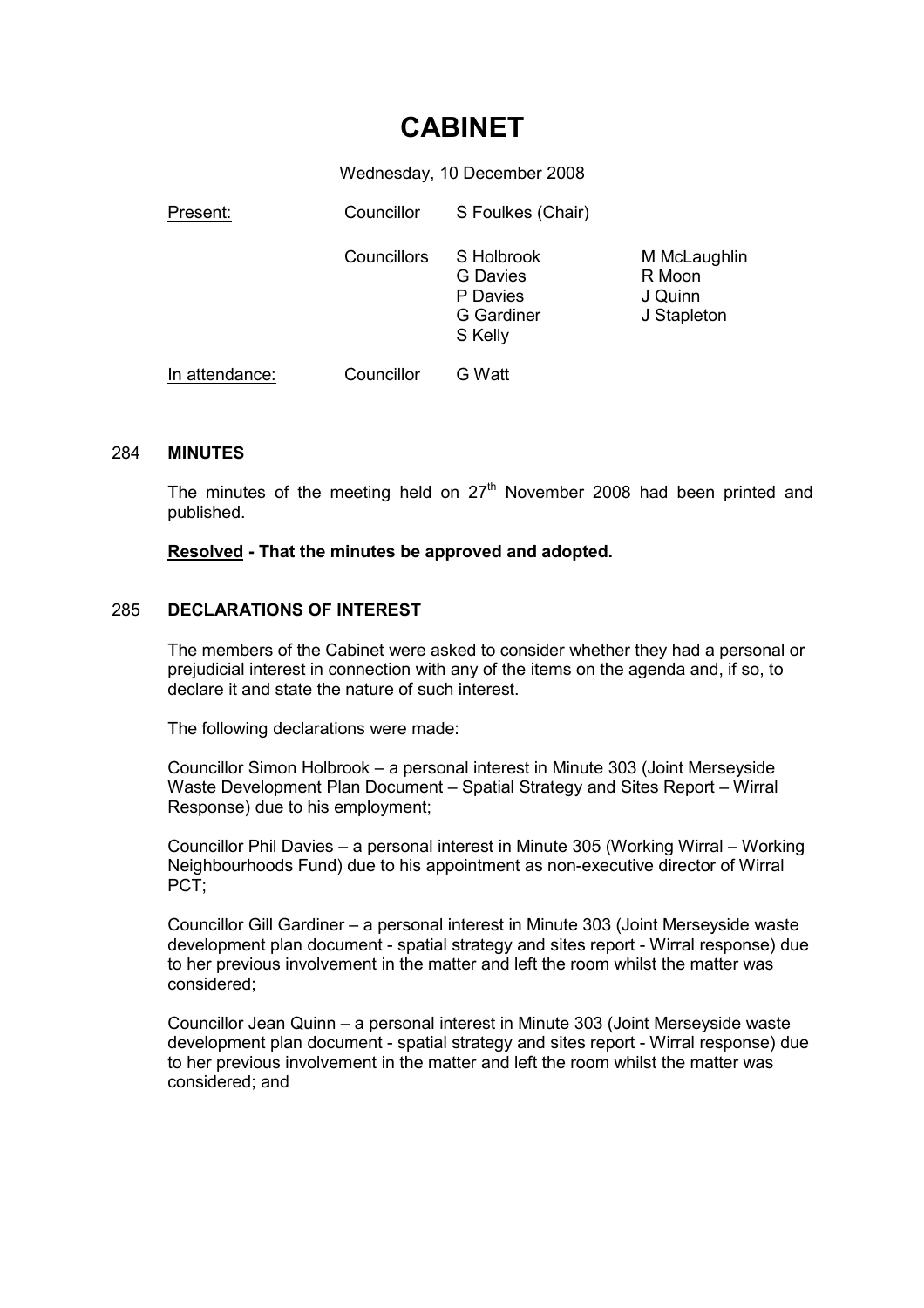Councillor Moira McLaughlin – a personal interest in Minute 311 (Initial update on actions taken following the case of Baby P in Haringey) due to her daughter's employment.

## 286 EMERGENCY MOTION

The Leader of Council moved an urgent motion, duly seconded and it was -

## Resolved: That

(1) Cabinet notes that a Special Meeting of the Cultural Services and Leisure Overview and Scrutiny Committee to discuss the Strategic Asset Review has been called by three members of that committee for tonight and that the date clashes with tonight's previously scheduled Cabinet meeting; and

(2) the Chair has not asked any Cabinet members to attend the meeting, but should the presence of any Cabinet member be required during the course of the meeting, Cabinet wishes to make it clear that they will temporarily adjourn the Cabinet meeting in order to facilitate the fullest possible debate at the Scrutiny Committee with Cabinet members present to answer questions should this be required at any point.

## 287 PROGRESS TOWARDS THE TRANSFORMATION OF ADULT SOCIAL SERVICES- OUTSOURCING CARE SERVICES, FEE LEVELS FOR RESIDENTIAL AND NURSING HOMES AND A NEW CONTRACT FOR SUPPORTED LIVING **SERVICES**

Members were informed that delivering the Transformation of Adult Social Services was critical to the Council's strategic objective: 'To improve health and wellbeing for all, ensuring people who require support are full participants in mainstream society'. In particular the programme gave focus to the improvement priority of 'promoting greater independence and choice'. That approach was central to the personalisation of Adult Social Care Services. The Director of Adult Social Services outlined progress, in particular with regard to Cabinet's decision of 6th November to explore the outsourcing of care services.

The Cabinet Member for Social Care and Inclusion welcomed the report.

## Resolved - That

- (1) the progress made with the transformation of Adult Social Services be noted
- (2) a further report in May 2009 be received outlining details of the outsourcing project, with details of proposals and time scales for implementation;
- (3) amendments be made to the contract for residential and Nursing home fees and a new contract introduced from 1<sup>st</sup> April or as soon to that date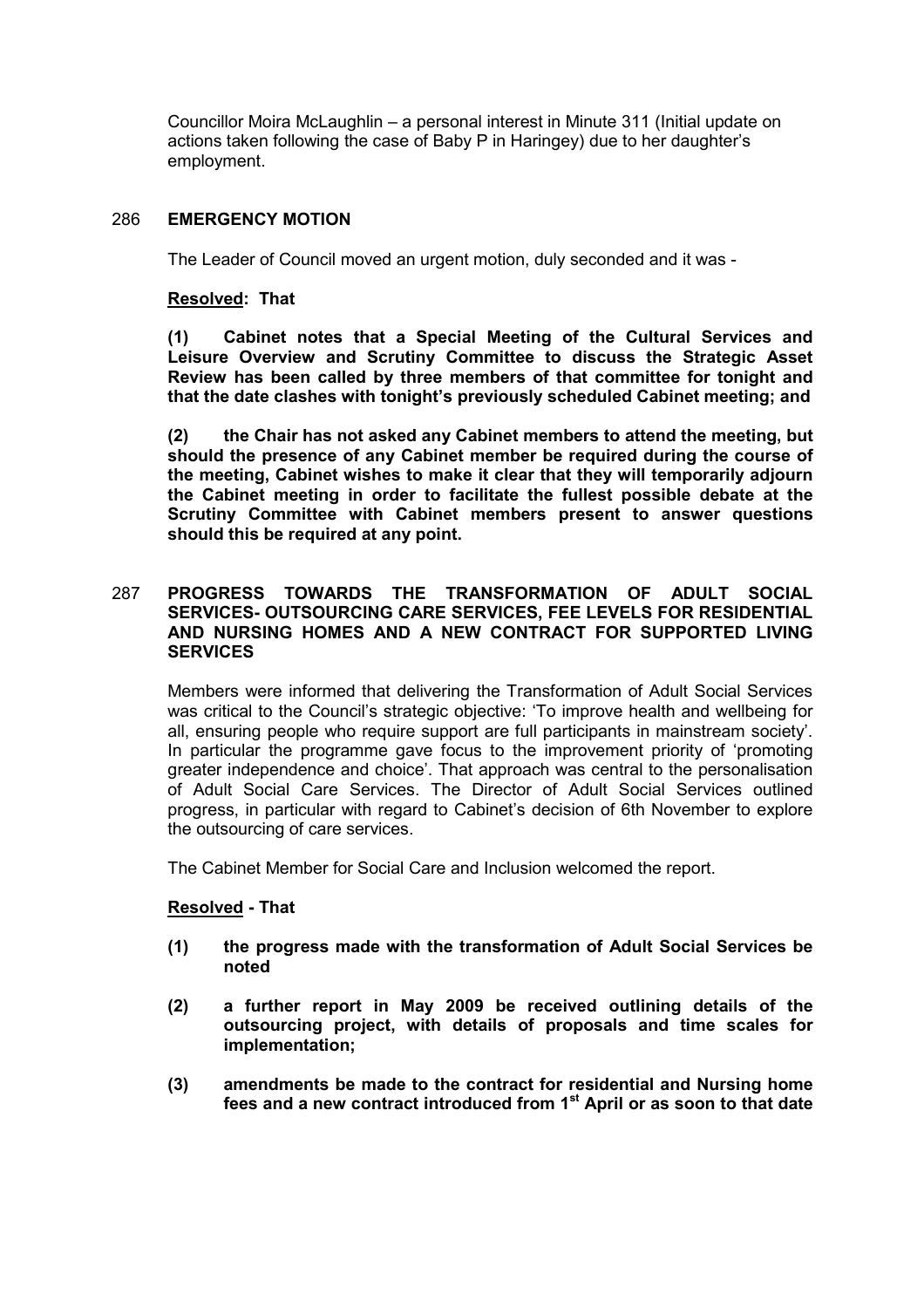as possible, the new fee rate to be closer to the regional average and affordable within a sustainable budget for DASS;

- (4) the fair price produced by use of a cost of care model for supported living services be implemented from  $1<sup>st</sup>$  April 2009 through the introduction of a new contract; and
- (5) a further report be brought to the Cabinet in January 2009 on the progress of the negotiations with the providers of residential and nursing home care and of supported living services so that a decision can be made whether or not the new contracts can be introduced by agreement or by the termination by the Council of existing contracts.

## WEST KIRBY REGENERATION - THE SAIL PROJECT

At the request of the Chair, the Head of Legal and Member Services explained why it was recommended that the report be considered in the absence of the press and public as an exempt item.

 $\overline{\phantom{a}}$ 

The Chair indicated that, prior to considering the recommendation to exclude the press and public, he would welcome a contribution from a spokesperson of those members of the public in attendance.

Elizabeth Davy, Chair of Hoylake and District Civic Society addressed the Cabinet.

With the permission of the Chair, Councillor Geoffrey Watt addressed the Cabinet.

## 288 EXEMPT INFORMATION - EXCLUSION OF THE PRESS AND PUBLIC

Resolved - That, under section 100 (A) (4) of the Local Government Act 1972, the public be excluded from the meeting during consideration of the following item of business on the grounds that it involves the likely disclosure of exempt information as defined by the relevant paragraphs of Part I of Schedule 12A (as amended) to that Act.

#### 289 WEST KIRBY REGENERATION - THE SAIL PROJECT

The Deputy Chief Executive/Director of Corporate Services provided an update to members on progress with the Sail Project, further to the appointment of developers Carpenter Investments Ltd. on a 12 month lock-out basis in January 2008. The report summarised the developer's progress and went on to seek members' approval for an extension to the lock-out agreement in order for Carpenter Investments to provide further details in relation to a revised scheme proposal.

#### Resolved -That

(1) a three month extension be approved from the current expiry date to the lock-out agreement with Carpenter Investments in order that the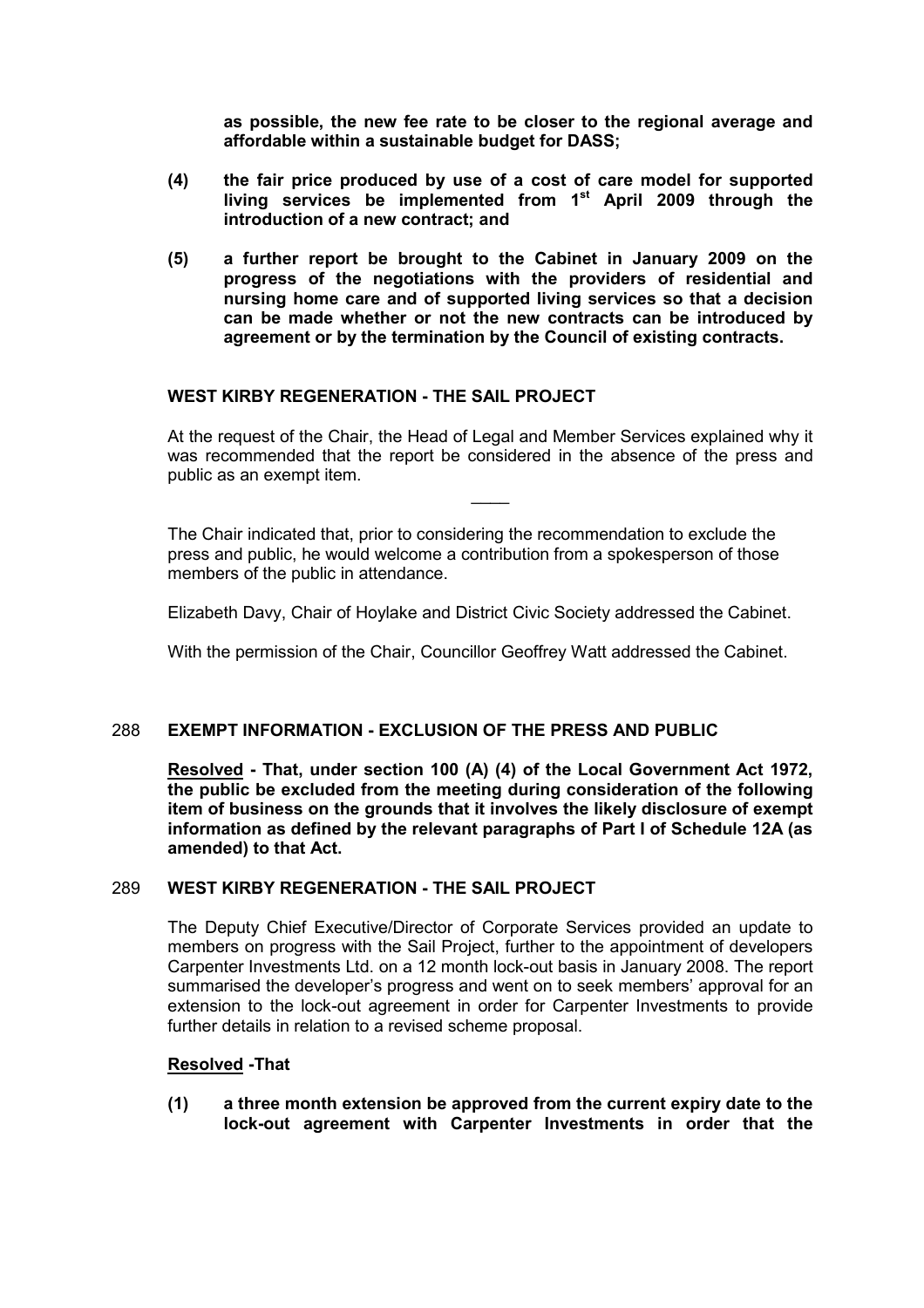Developer can provide further details and to allow officers sufficient time to evaluate the information; and

(2) the Director of Law, HR and Asset Management be authorised to complete the legal documentation required to extend the existing agreement for that period.

## MATTERS CONSIDERED IN THE PRESENCE OF THE PRESS AND PUBLIC

#### 290 CORPORATE RISK REGISTER

The Director of Finance summarised the process used to develop the Corporate Risk Register and confirmed the outcome of the recent review undertaken by Chief Officers. A draft of the revised Register was appended and the Cabinet was invited to consider and comment upon its contents.

#### Resolved - That

- (1) the draft Corporate Risk Register be noted;
- (2) a full update to the Register be provided within six months; and
- (3) progress in managing the corporate risks continue to be included in the quarterly Financial and Performance Monitoring Summary reports.

## 291 INFORMATION AND COMMUNICATION TECHNOLOGIES SECURITY POLICY

The Director of Finance informed Members of proposed amendments to the Information and Communication Technologies (ICT) Security Policy last presented to Cabinet on 1 December 2005.

Members were requested to agree the Information and Communications Technology Security Policy as amended.

## Resolved - That the amended Information and Communications Technology Security Policy be agreed

#### 292 PRINT MANAGEMENT SOFTWARE

The Director of Finance recommended to Members the need for a Deputy Print Manager and for additional print management software.

#### Resolved - That

- (1) the establishment of the post of Deputy Print Manager be recommended to the Employment and Appointments Committee; and
- (2) additional print management software be purchased at a cost of up to £30,000 to be financed from the printing reserve.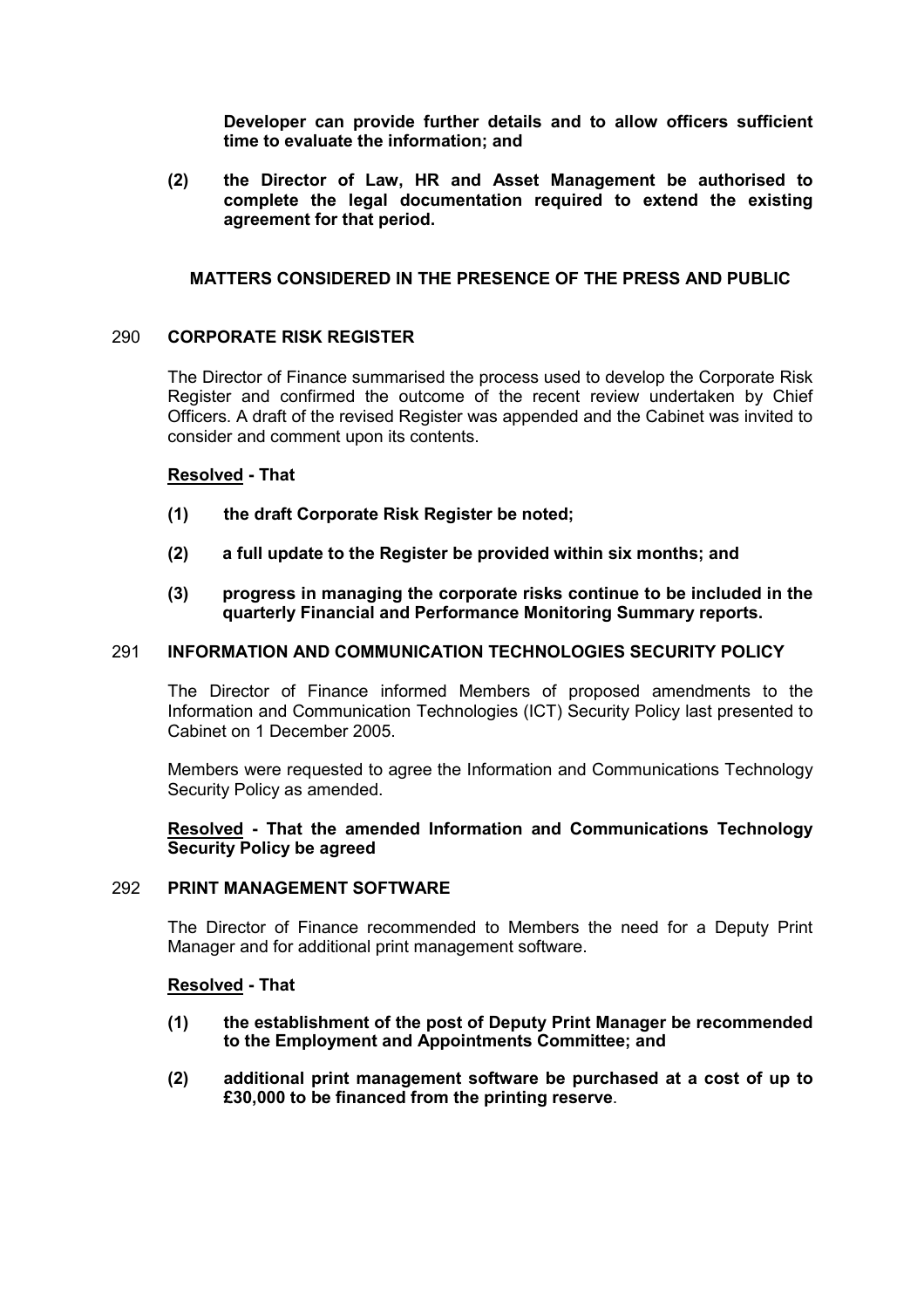## 293 BALANCE SHEET MANAGEMENT- REVIEW OF BALANCES INCLUDING PROVISIONS AND RESERVES

The Director of Finance presented the mid-year review of the amounts held in balances, provisions and reserves. His report recommended the release of those provisions and reserves no longer required to general balances.

## Resolved - That

- (1) the Regeneration provisions and reserves totalling £230,000 identified as no longer being required be used to partially offset the projected overspending in 2008-09; and
- (2) the other reserves totalling £130,000 identified as no longer being required be returned to General Fund Balances.

#### 294 CHANGE PROGRAMME

The Director of Finance presented an update on the change programme agreed by the Cabinet on 7 February 2008.

His report identified four key areas for change, culled from over one hundred separate projects considered by Corporate Improvement Group (CIG), and highlighted progress that could be achieved by April 2012.

The report detailed where potential savings had been identified from individual projects and noted further that clear management would be essential in driving the programme to achieve efficiencies and improve the processes which underpin how the Council operates.

Members were asked to note progress on the Change Programme and approve the Change Programme 2009/2012.

The Leader of the Council requested that the savings and projections be itemised and followed through to implementation.

#### Resolved - That

(1) the progress on the Change Programme 2008-09 be noted; and

## (2) the Change Programme 2009-12 be approved

#### 295 PROJECTED BUDGETS 2009-2011

At the request of the Leader of the Council, the Director of Finance updated the Cabinet on the position regarding the Icelandic Bank and the letting of energy contracts.

The Director of Finance presented the projected budgets for 2009-2011 to coincide with the period of the Comprehensive Spending Review 2007 (CSR).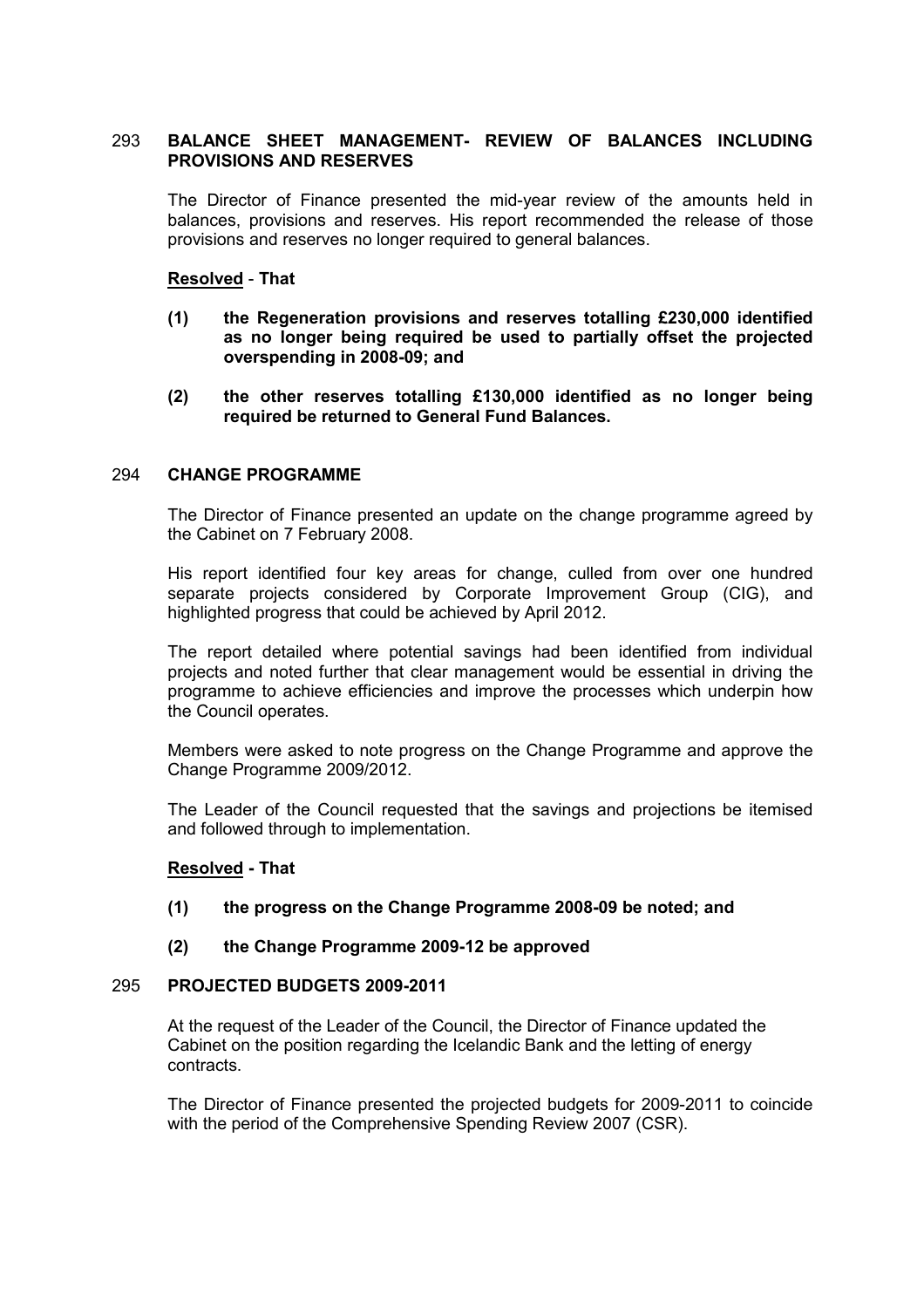The Leader of the Council moved a motion, duly seconded and it was –

## Resolved - That

(1) Cabinet recognises the urgent need to ensure that Council Tax increases are kept as low as possible and therefore recommends the following savings to Council, taking into account items 6 and 25, in order to continue to narrow Wirral's budget gap and protect Wirral residents from unnecessary financial burdens.

| <b>CHILDREN'S SERVICES</b>                                                                                                                                                                                |           |  |  |  |
|-----------------------------------------------------------------------------------------------------------------------------------------------------------------------------------------------------------|-----------|--|--|--|
|                                                                                                                                                                                                           | £         |  |  |  |
| Deletion of<br>posts held vacant for more than twelve<br>months                                                                                                                                           | 80,000    |  |  |  |
| Cease to provide uniform grants in the light of ready<br>availability of inexpensive e school clothing.                                                                                                   | 30,000    |  |  |  |
| <b>ADULT SOCIAL SERVICES</b>                                                                                                                                                                              |           |  |  |  |
| Reduction in Residential and Nursing Home Fees<br><b>Contract in line with Item 25</b>                                                                                                                    | 1,000,000 |  |  |  |
| <b>Review of Admin Support</b>                                                                                                                                                                            | 100,000   |  |  |  |
| <b>HOUSING AND REGENERATION</b>                                                                                                                                                                           |           |  |  |  |
| Increase mobile cleaning team to facilitate mobile<br>cleaning of all toilets at regular intervals.                                                                                                       | 70,000    |  |  |  |
| <b>CORPORATE SERVICES</b>                                                                                                                                                                                 |           |  |  |  |
| Restore element of LAA reward grant to Council budget<br>following decision of Local Area Agreement Board on<br>November 19th.                                                                            | 1,400,000 |  |  |  |
| <b>FINANCE.</b>                                                                                                                                                                                           |           |  |  |  |
| Transfer of Reserves and Provisions no longer required<br>to the General Fund, with the proviso that £230,000 is<br>set against the projected Housing and Regeneration<br>overspend on Cultural Services. | 360,000   |  |  |  |

(2) In order to ensure that the authority treats children of all faiths equally, the Director of Children's Services be asked to carry out a consultation exercise on changing the home to school transport policy with a view to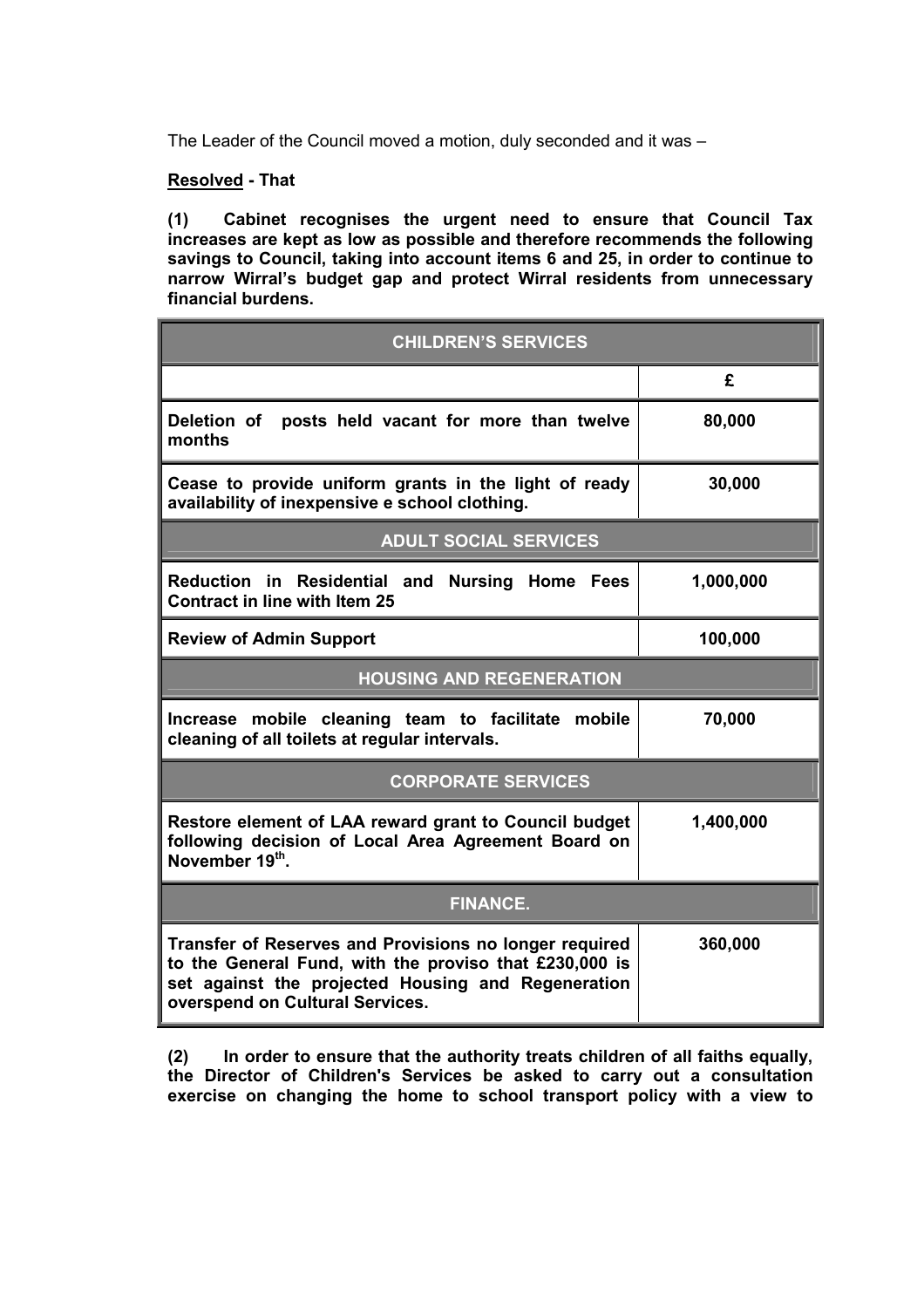removing the entitlement to free travel for new pupils attending Roman Catholic schools and to report back to Cabinet on the 23rd February 2009; and

(3) Because it is considered to be in the Council's best interests to implement proposed savings as early as possible, Cabinet asks Council to approve those items which have not been considered by Scrutiny committees where there is all party support and, in so doing, to suspend paragraph 2(a) of the Budget and Policy Framework Procedure Rules and to deal with the proposals in accordance with paragraph 2(b), i.e. where there is no such agreement, absence of which should be indicated by the lodging of an objection by 10am on Friday, Council is asked to refer the relevant item to the appropriate Overview and Scrutiny Committee for discussion and subsequent referral to the next Council meeting.

## 296 CAPITAL PROGRAMME AND FINANCING

Cabinet was provided with a draft Capital Programme for 2009/12 for consideration and referral to Council for approval. The report also included the related capital financing requirements based upon the prudential indicators that inform the Treasury Management Strategy.

## Resolved - That

(1) views on the capital programme 2009/12, including the new submissions as detailed in section 7.2.1, be requested:

(2) if approved, the capital financing requirements be reflected in the Projected Budget and referred to the Council;

(3) the Prudential Indicators be noted and reported as part of the Treasury Management Strategy in March 2009; and

(4) update reports on the progress of the programme be presented in accordance with the Financial and Performance Monitoring reporting cycle.

#### 297 PRE-BUDGET STATEMENT

The Chancellor of the Exchequer presented his Pre-Budget Report on 24 November 2008 and the Director of Finance provided a summary of the key implications for local authorities.

Resolved -That support be given to the Local Government Association, in presenting the case that, as local authorities are the most efficient part of the public sector and contributing more than their fair share to savings, the increased £5 billion efficiency target should be weighted towards other parts of the public sector.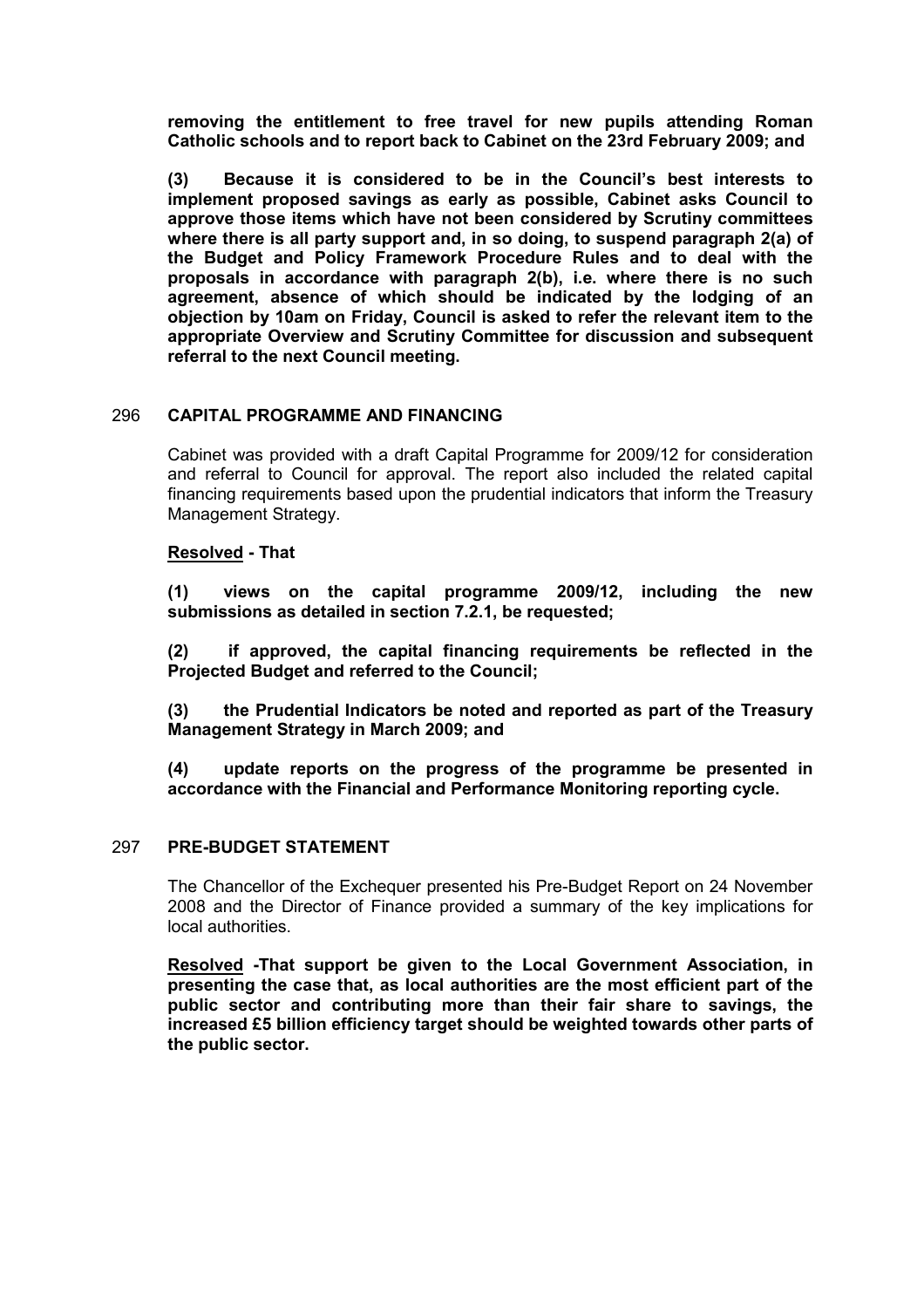#### 298 PROVISIONAL LOCAL GOVERNMENT FINANCE SETTLEMENT

The Provisional Local Government Finance Settlement for 2008/11 was announced on 6 December 2007. The Director of Finance reported that, in his statement on 26 November 2008 the Minister for Communities and Local Government confirmed that the second year of the Settlement would not change from the indicative figures already published. He also stated that it was not intended for the 2010/11 proposals to be changed.

## Resolved: That

(1) the implications of the Provisional Local Government Financial Settlement be noted;

(2) the proposed response to the consultation be endorsed.

(3) the Authority continues to use every opportunity to state the case for further improvement to the Provisional Settlement.

(4) Chief Officers continue to identify areas for efficiency that will realise financial and service benefits to the Council and the people of Wirral.

## 299 AUDIT COMMISSION - ETHICAL GOVERNANCE DIAGNOSTIC

The Director of Law, HR and Asset Management brought to the Cabinet's attention the Audit Commission's Ethical Governance Diagnostic for a review of compliance with ethical issues within the Council. This matter had also been considered by the Standards Committee on 1<sup>st</sup> December 2008.

The Leader and Deputy Leader of the Council welcomed the report and emphasised that the onus was on Cabinet Members to endorse this issue and learn from the diagnostic and ingrain its results into Council business.

The Leader of the Council moved a motion, duly seconded, and it was –

#### Resolved -That

(1) the report, and the Standard's Committee resolution that officers prepare an action plan for the review, be noted;

(2) the Cabinet gives complete commitment to this matter and endeavours to ensure a maximum level of participation in the diagnostic exercise; and

(3) requests that the Leader of the Conservative Group encourages his Members to play an active role in the completion of the diagnostic.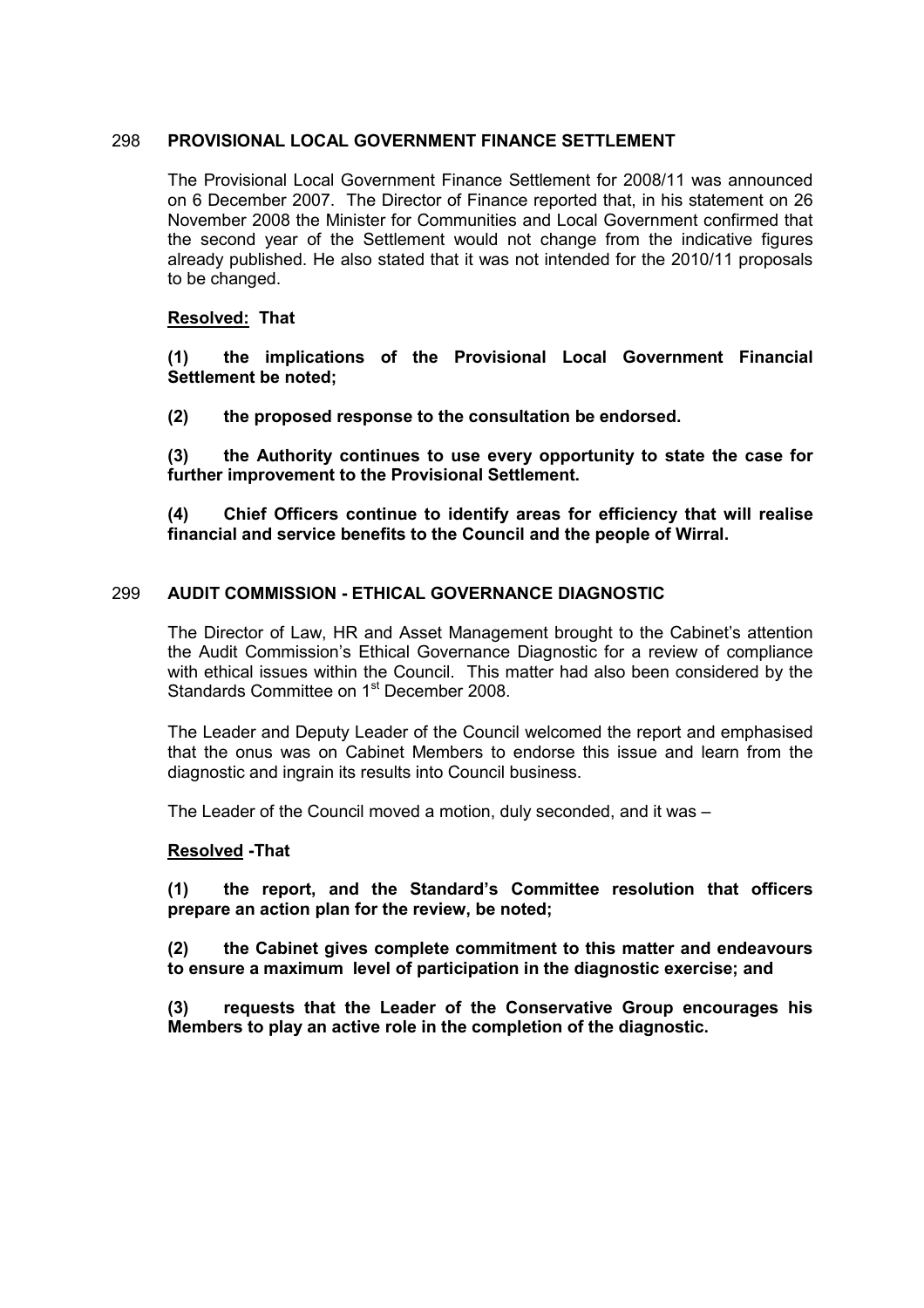## 300 WIRRAL'S SUPPORTED AND SPECIAL NEEDS HOUSING STRATEGY 2008- 2011

The Director of Regeneration presented a report which sought Members' endorsement of the new Supported and Special Needs Housing Strategy 2008-2011 for Wirral and also approval of the Procurement Strategy.

## Resolved – That Wirral's Supported and Special Needs Housing Strategy 2008- 2011 be endorsed and the Procurement Strategy for contracts be approved.

## 301 BOUNDARY WALL IMPROVEMENT SCHEME – NORMAN STREET

The Director of Regeneration sought Cabinet approval to undertake a scheme for improvements to boundary walls, railings and gates of properties numbered 21 to 123 on Norman Street, Birkenhead, as an extension to an existing contract for Group Repair Works in the area in line with paragraph 5.1.2 of the Council's Contract Procedure Rules.

Resolved - That the contract with E J Horrocks for Phase 3 of the Triangles Group Repair Scheme be varied to include the improvement of boundary walls, gates and railings at 21 to 123 Norman Street, Birkenhead at a maximum cost of £68,200 as an extension to an existing contract in line with paragraph 5.1.2 of the Council's Contract Procedure Rules.

## 302 LOCAL DEVELOPMENT FRAMEWORK FOR WIRRAL - ANNUAL MONITORING REPORT 2007/08

The Deputy Chief Executive/Director of Corporate Services reported that Section 35 of the Planning and Compulsory Purchase Act 2004 required the Council to submit an Annual Monitoring Report to the Secretary of State by 31 December each year. The Report had to cover progress on the Council's Local Development Framework over the preceding period from 1 April to 31 March.

There was no requirement for public consultation on the content of the Annual Monitoring Report but copies of the Report had to be made available for public inspection on the Council's website.

The Director recommended that the draft Annual Monitoring Report for 2007/08, attached to the report, be agreed for submission to the Secretary of State and placed on the Council's website for public inspection.

#### Resolved – That

- (1) the Local Development Framework Annual Monitoring Report for 2007/08, attached to the report, be approved for formal submission to the Secretary of State; and
- (2) the Local Development Framework Annual Monitoring Report for 2007/08, as submitted, be placed on the Council's website for public inspection.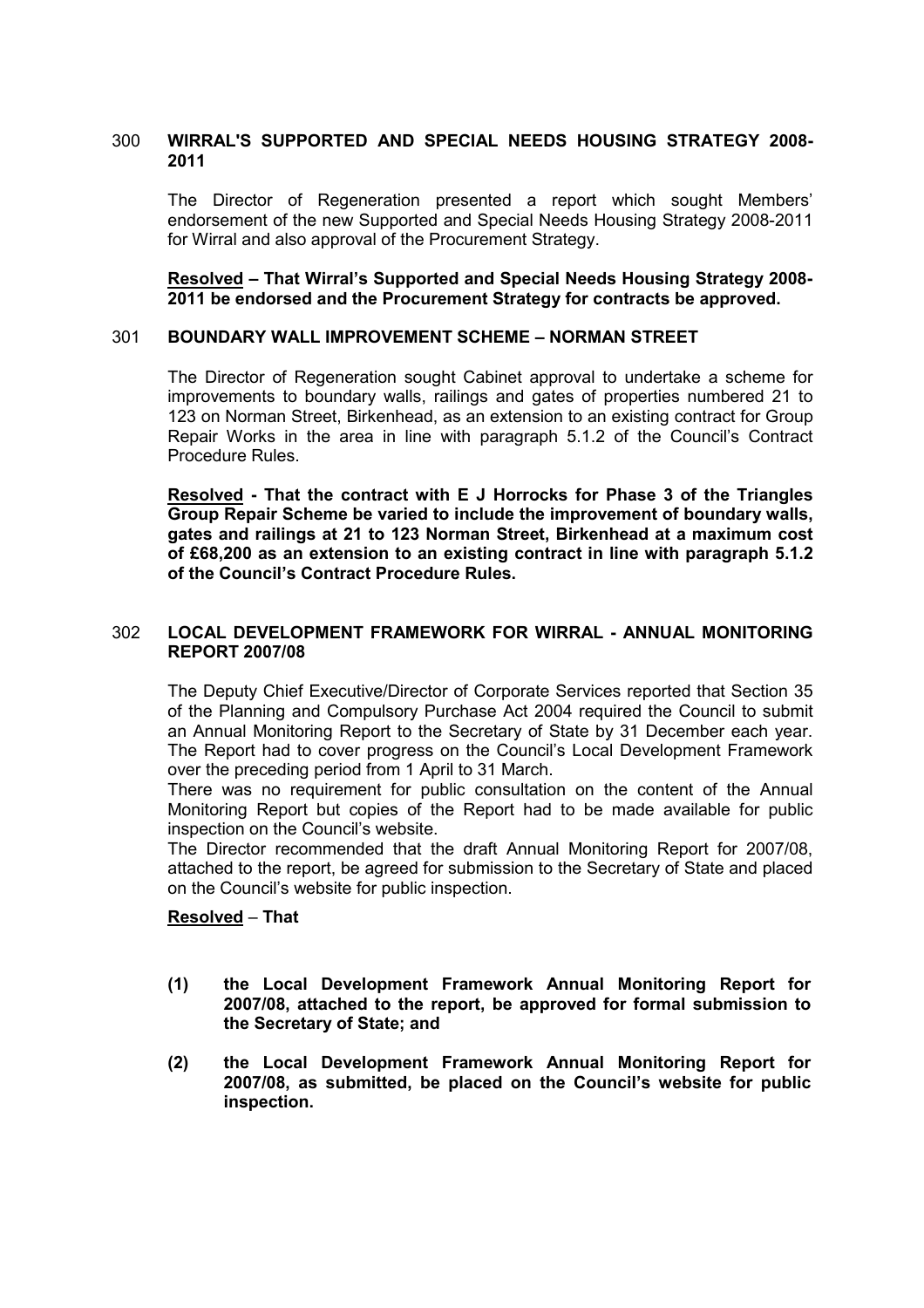## 303 JOINT MERSEYSIDE WASTE DEVELOPMENT PLAN DOCUMENT - SPATIAL STRATEGY AND SITES REPORT - WIRRAL RESPONSE

The Deputy Chief Executive/Director of Corporate Services advised members that the Council was a partner in the preparation of a Joint Merseyside Waste Development Plan Document with the Councils for Liverpool, Knowsley, Sefton, St Helens and Halton. A Spatial Strategy and Sites Report had been published for public consultation and comments had to be submitted by 9 January 2009.

The report considered the Council's formal response to the emerging strategy, to the ten sites in Wirral which had been suggested as suitable for new waste management facilities and to the six sites that had been identified as part of a list of sites to be investigated for their potential to accommodate landfill or land-raising.

The report recommended that the suggested answers to the consultation questions, shown marked by a box and numbered under Recommendations 1 to 13, be endorsed as the Council's formal response to the Spatial Strategy and Sites Report.

An extract of a petition containing 188 signatories objecting to the designation of Irby quarry as a site for landfill was circulated to the Cabinet.

The Deputy Chief Executive and Director of Corporate Services referred to a public meeting that held been held the previous evening to discuss the matter.

The Leader of the Council referred to the consultation exercise that had been undertaken and the material available on the Council's website. He requested that consideration be given to producing a press release on this matter.

The Deputy Leader of the Council indicated that the Council was a consultee in this matter rather than the decision-maker.

Resolved - That recommendations 1 to 13 be endorsed as the Council's formal response to the Spatial Strategy and Sites Report.

#### 304 FINANCIAL RECOMMENDATIONS OF THE MERSEY WATERFRONT REGIONAL PARK BOARD

The Director of Regeneration sought approval of the financial recommendations of the MWRP Board.

The Cabinet Member for Regeneration and Planning Strategy enquired about the lighting of the ventilation shaft at Seacombe and it was noted that other areas of funding for this were being explored.

#### Resolved - That

(1) the "Quick Win" projects are approved by Cabinet so that decisions can be made before the end of December on which ones should be implemented to expend the £300,000 projected shortfall from the Riverlands Project in 2008-09;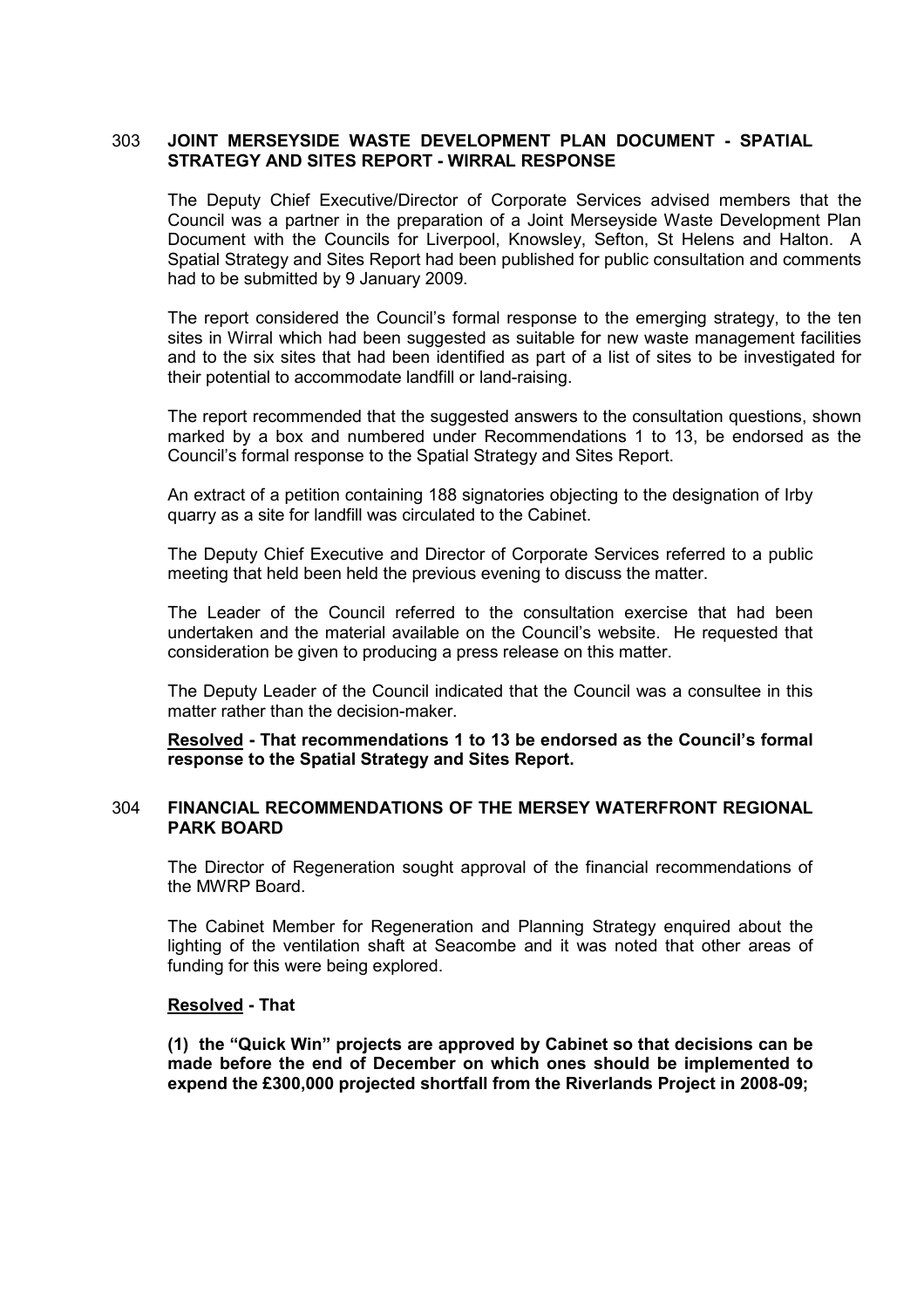(2) "call in" is waived to enable the timescales and expenditure profile required by the NWDA to be met and the Council be informed accordingly; and

(3) the Cabinet Member for Regeneration on behalf of the Accountable Body for the MWRP agrees the projects to be implemented with the Chair of the MWRP Board.

## 305 WORKING WIRRAL - WORKING NEIGHBOURHOODS FUND

The Deputy Chief Executive/Director of Corporate Services provided an update on the progress of the Working Wirral programme.

## Resolved - That

(1) Cabinet, as accountable body, agrees the recommendations of the WEDS Partnership and approves Working Wirral expenditure for:

 Arch Initiatives – Mentoring into employment project to a maximum of £179,896 for the period 2009 to 2011; Wirral PCT – Working 4 Health project to a maximum of £561,592 for the period 2009 to 2011; Wirral Change – BRM Employment outreach project to a maximum of £540,883 for the period 2009 to 2011.

- (2) the Government's consultation that is taking place with regard to confirmation of the allocation of Working Neighbourhoods Funds (WNF) for 2009/10 and 2010/11 be noted;
- (3) the allocation of a maximum of £100,000 each year for 2009/10 and 2010/11 for marketing activity as recommended by the Investment Strategy Board be approved;
- (4) WW resources be allocated to activities to support business investment and business growth outcomes to a maximum of £390,000 each year for 2009/10 and 2010/11; and
- (5) the use of Working Wirral funds to a maximum of  $£441,324$  to enable ERDF resources to be drawn down to deliver activity to increase employer engagement be agreed.

#### 306 ELLESMERE PORT WATERFRONT DEVELOPMENT BRIEF - WIRRAL COUNCIL RESPONSE.

Members were advised that Ellesmere Port and Neston Council had prepared a development brief for the redevelopment of Ellesmere Port docks, a key site in the West Cheshire New Growth Point bid and the largest potential housing site in West Cheshire. Ellesmere Port and Neston Council expected to receive a planning application for a phased housing development of up to 7,550 new dwellings, in blocks of apartments from 6 to 20 storeys and 4/5 storey double unit houses. This proposal was of importance for Wirral in its potential impact on the Wirral Waters scheme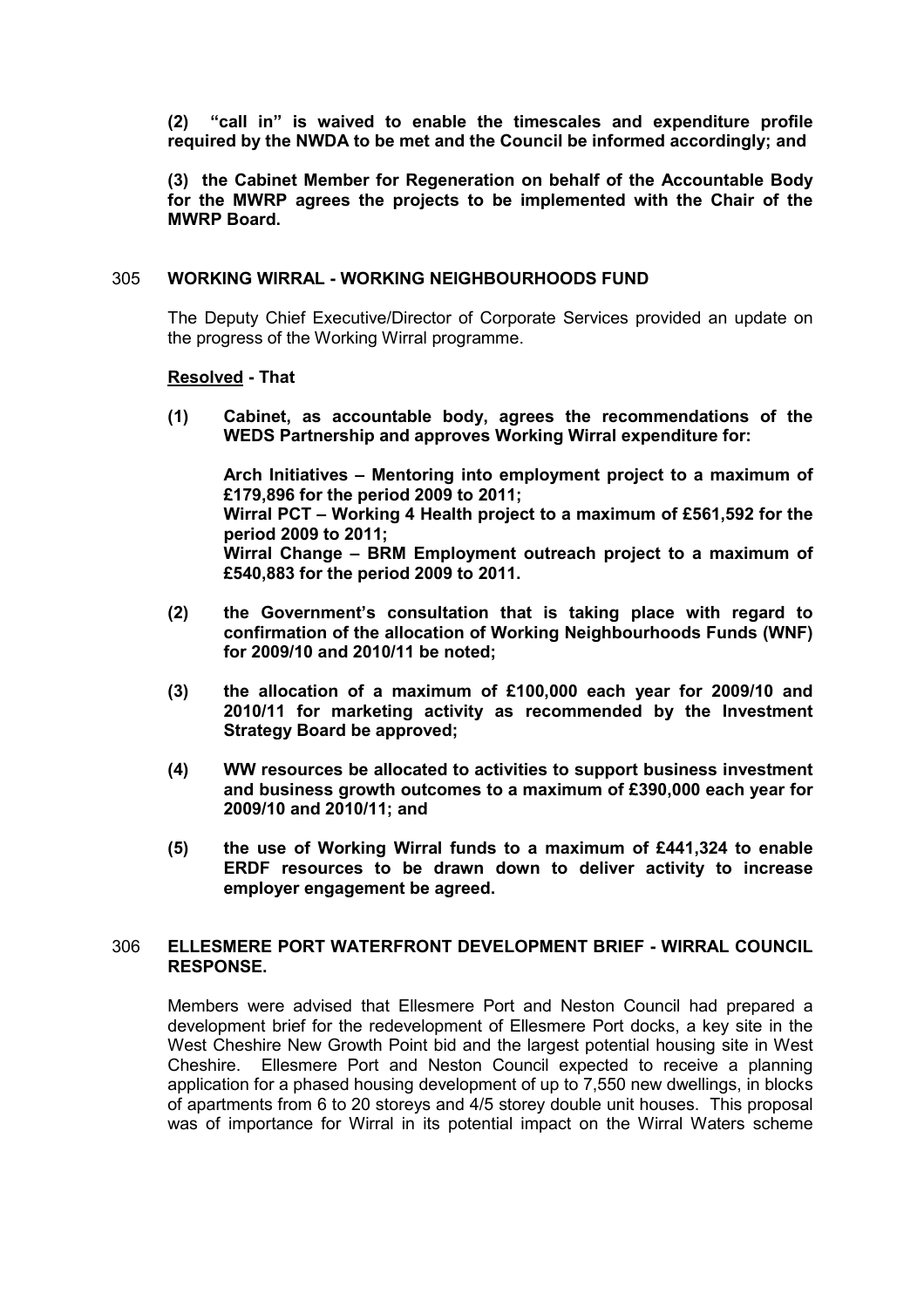(including cumulative transport impacts on the M53 Motorway) and in the impact of any relocated port facilities (which the brief proposed to relocate in Wirral).

The Deputy Chief Executive/Director of Corporate Services asked Members to agree to representations seeking a limited redevelopment of the Ellesmere Port Docks being conditional on an acceptable phased relocation of port facilities to Wirral. As responses were required by 5th December 2008, he recommended that Cabinet endorse the comments set out in Section 3 of the report which form the basis of the representations made by the Deputy Chief Executive/Director of Corporate Services. In particular, Wirral Council supported the principle of regeneration of Ellesmere Port waterfront. However, this should not harm the priorities in RSS policies LCR1 and LCR2, nor be achieved at the expense of the environmental conditions experienced by Wirral residents, or through any relocated port facilities having an adverse impact on internationally important habitats.

Resolved - That the comments set out in Section 3 of this report which have formed the basis of the representations made by the Deputy Chief Executive/Director of Corporate Services, be endorsed. In particular, Wirral Council supports the principle of regeneration of Ellesmere Port waterfront. However, this should not harm the priorities in RSS policies LCR1 and LCR2, nor be achieved at the expense of the environmental conditions experienced by Wirral residents, or through any relocated port facilities having an adverse impact on internationally important habitats.

## 307 REFERRALS FROM CHILDREN'S SERVICES AND LIFELONG LEARNING OVERVIEW AND SCRUTINY COMMITTEE

The Cabinet received two scrutiny reviews that had been undertaken by the Children's Services and Lifelong Services Overview and Scrutiny Committee – Scrutiny of the outcomes for Children in Foster Care and the Youth Outreach Scrutiny Review.

It was noted that many of the recommendations from the Foster Care review had been implemented and this had contributed to an improved Ofsted inspection judgement.

Work had also commenced on the implementation of the recommendations of the Youth Outreach Scrutiny Review.

The Leader of the Council welcomed the scrutiny reviews and praised the work that had been undertaken by the Children's Services and Lifelong Learning Overview and Scrutiny Committee.

The Cabinet Member for Children's Services and Lifelong Learning also welcomed the reviews. Councillor Phil Davies moved a motion, duly seconded, and it was

## Resolved - That

(1) Cabinet welcomes the reports of the Children's Services and Lifelong Learning Overview and Scrutiny Committee on the outcomes for Children in Foster Care and Youth Outreach;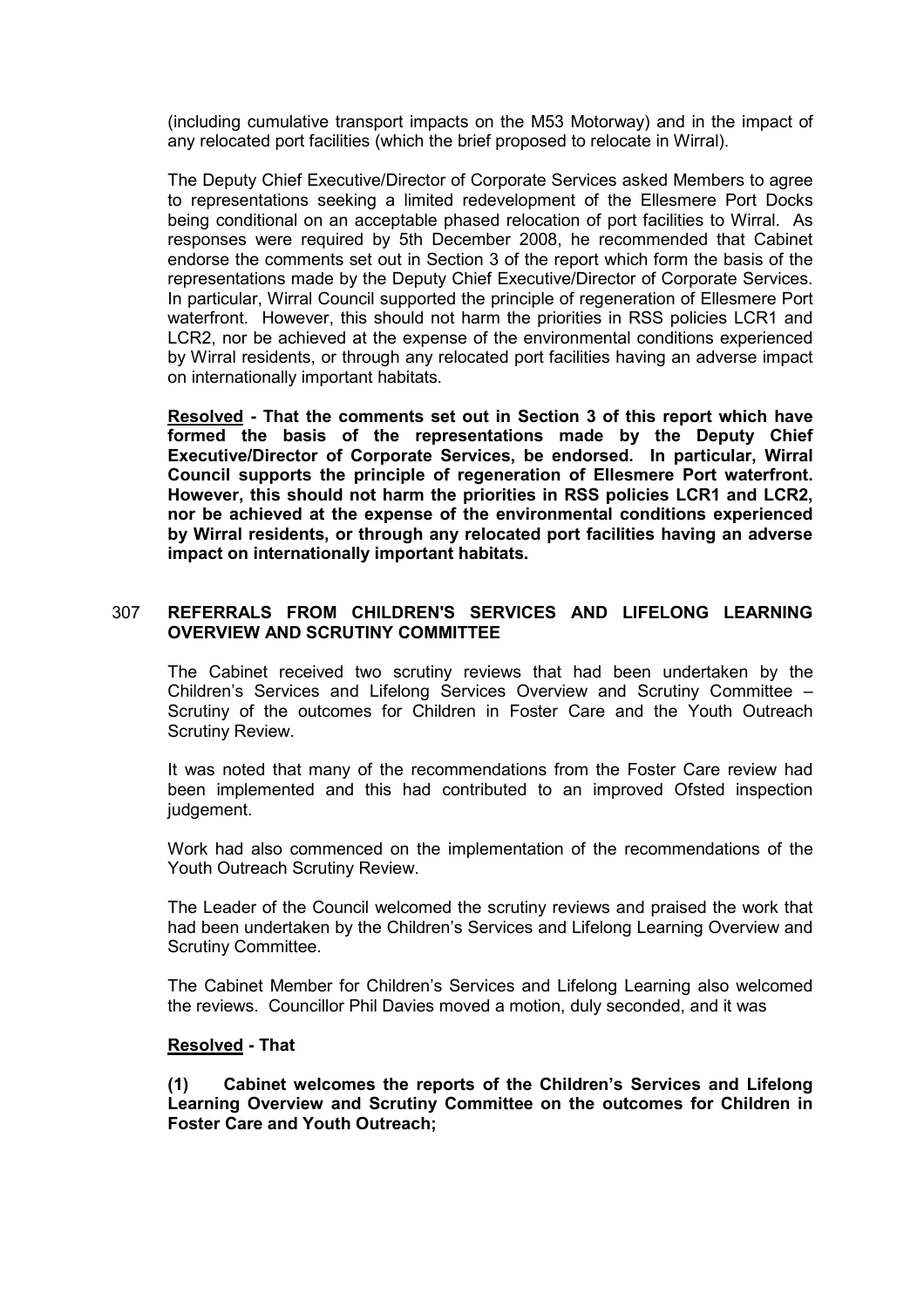(2) the Committee is thanked for these thorough, balanced and informative reviews;

(3) Cabinet notes that excellent work has been done by staff in the Children and Young People's Department in respect of the Fostering report, resulting in a much improved Ofsted assessment, and it therefore wishes to thank and commend the fostering team for this work;

(4) Cabinet looks forward to the next annual report on fostering being presented to the Overview and Scrutiny Committee showing that all recommendations have been implemented;

(5) Cabinet notes that progress has been made in implementing the Youth Outreach report recommendations in aligning Youth Outreach to Area Forum areas and Districts – Cabinet asks the Director to present a report in Spring 2009 showing how structural changes can be made to implement other recommendations; and

(6) Cabinet also asks the Director of Children's Services to submit a further report to the Overview and Scrutiny Committee in Autumn 2009 showing how all the recommendations in the Youth Outreach report have been carried forward.

## 308 SCHEME AND ESTIMATE REPORT - ELLERAY PARK SPECIAL SCHOOL - CLASSROOM EXTENSION AND INTERNAL ALTERATIONS

The Director of Children's Services submitted a report proposing a scheme and estimate for alterations and an extension at Elleray Park Special School, Wallasey, including improved teaching and resource facilities, improved reception and security measures, and improved staff accommodation to meet current requirements. It was recommended that the scheme and estimate be approved and that officers be instructed to proceed to tender.

#### Resolved – That

- (1) the Scheme and Estimate as presented be accepted;
- (2) approval be given for Director of Technical Services to obtain tenders for the scheme and the Director of Children's Services use his delegated powers, if appropriate, to accept the lowest bona fide tender and report back to Cabinet; and
- (3) the Director of Technical Services be authorised to obtain all necessary statutory approvals for the scheme.

## 309 ADMISSION ARRANGEMENTS FOR COMMUNITY AND VOLUNTARY CONTROLLED PRIMARY SCHOOLS 2010-2011

The Director of Children's Services invited the Cabinet to initiate consultation on the admission arrangements for community and voluntary controlled primary schools and the co-ordinated scheme for admissions to all primary schools in 2010-2011.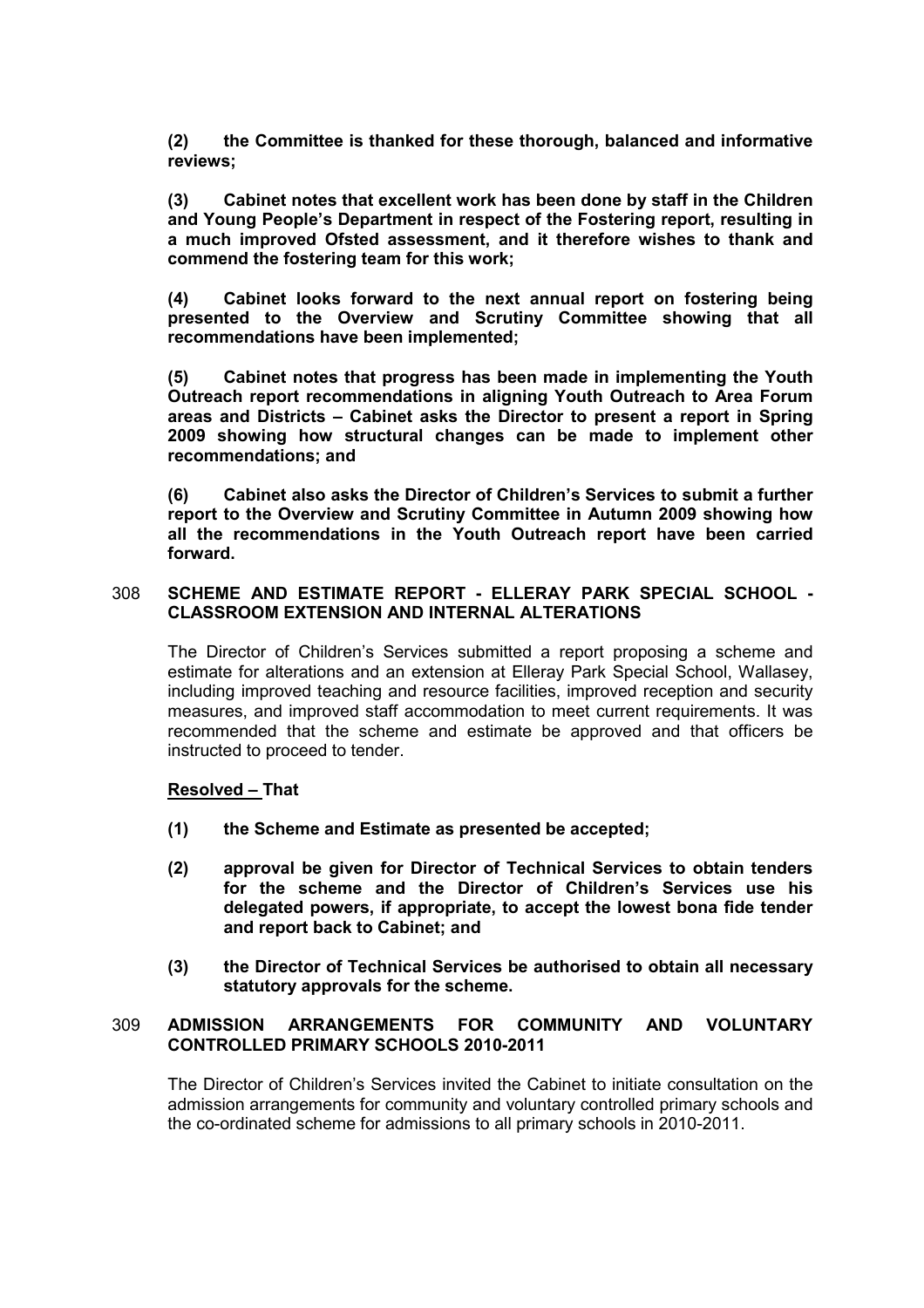Resolved - That consultation on admission arrangements to primary schools takes place in the spring term 2009.

## 310 ADMISSION ARRANGEMENTS FOR COMMUNITY SECONDARY SCHOOLS 2010-2011

The Director of Children's Services invited the Cabinet to initiate consultation on the arrangements for admission to secondary schools in 2010 – 2011.

Resolved - That the consultation on admissions to secondary schools takes place in the spring term 2009.

## 311 INITIAL UPDATE ON ACTIONS TAKEN FOLLOWING THE CASE OF BABY P IN **HARINGEY**

The Leader of the Council indicated that he had agreed to consideration of this matter as an item of urgent business.

The Director of Children's Services provided the Cabinet with an outline of the initial steps that had been taken on behalf of the Local Safeguarding Children Board and the Council in response to Ofsted and the Secretary of State's request that action be taken by all Councils to audit and improve the safeguarding arrangements already provided through the Children Act's.

The Cabinet Member for Children's Services and Lifelong Learning noted that it was important that all agencies worked together on this matter and it was hoped that the work would be shared amongst agencies. He referred to an increase in the number of children in local authority care and referred to the need to support staff at this worrying time.

The Deputy Leader of the Council referred to the caseloads in place and the plans to assist with this matter and the Chairing of the Local Safeguarding Children Board.

Resolved: That the progress made be noted and further reports be submitted to the Cabinet as appropriate.

## 312 BUDGETARY ISSUES - 2008-2009

Members were informed of the action taken to address shortfalls in the Technical Services budget, first identified in 2007-2008, and advised of further variations which had arisen in 2008-2009, exacerbated by the current economic climate. The Director of Technical Services put forward proposals to deal with those variations, together with a strategy to address issues raised in the 2007-2008 Audit Commission Annual Governance Report relating to the capitalisation of highways maintenance and the recording of expenditure on infrastructure assets.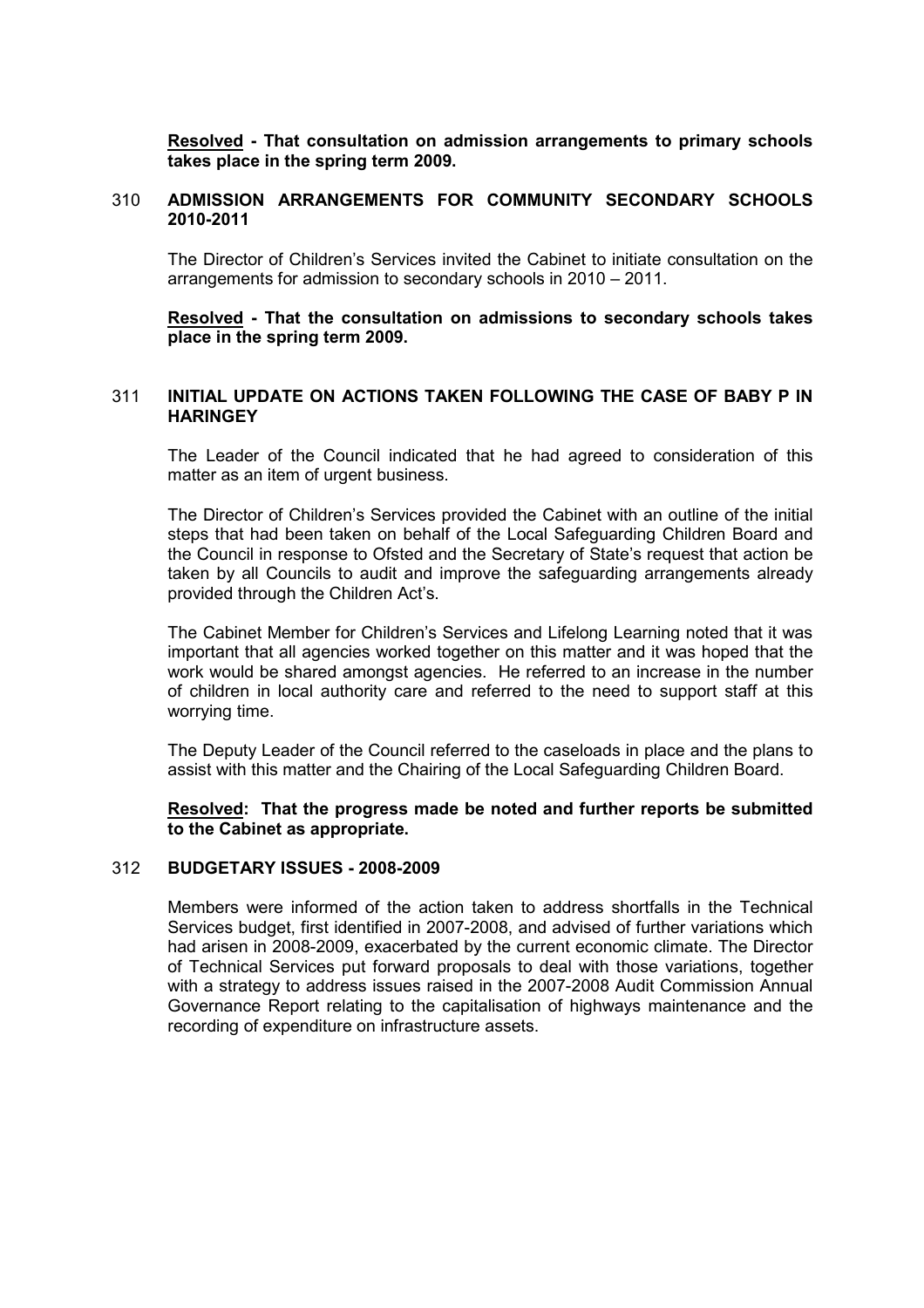## Resolved - That

- (1) the Council be recommended that the current re-engineered 2008-2009 budget detailed in Appendix 1 be agreed, which reflects the virements contained within paragraph 2.2;
- (2) the revised charges detailed in paragraph 5.8 which should generate an additional £50,000 per annum;
- (3) the actions being taken in respect of infrastructure assets be noted and the proposal to capitalise an additional £500,000 of highways maintenance expenditure be agreed as detailed in paragraph 7 and used to address the shortfalls identified in paragraph.8.1; and
- (4) the proposal contained in paragraph 8.1 be noted and the Director of Technical Services explore ways of containing the 2008-2009 deficit within existing resources and report further on the position for 2009- 2010 early in the new financial year.

## ADJOURNMENT

The Cabinet adjourned at 8.05pm and reconvened at 8.35pm.

## 313 PROGRESS TOWARDS THE TRANSFORMATION OF ADULT SOCIAL SERVICES - EARLY VOLUNTARY RETIREMENT AND VOLUNTARY SEVERANCE UPDATE

This matter was withdrawn.

## 314 MERSEYSIDE ENVIRONMENTAL ADVISORY SERVICE - CONTRACT RENEWAL

The Deputy Chief Executive/Director of Corporate Services advised members that the Council jointly funded the Merseyside Environmental Advisory Service, which provided specialist advice on the Local Development Framework and planning applications. Technical expertise and funding was shared between the five Merseyside District Councils and Halton Borough Council, thus providing economies of scale and specialist services that could not be effectively provided at District level.

Members' agreement was sought to a renewal of the contract for provision of that important advisory service for the period to  $31<sup>st</sup>$  March 2009 in accordance with paragraph 5.1.2 of the Council's Contract Procedure Rules. Funding was to be shared between the Corporate Services and Technical Services Departments and could be accommodated within existing budgets.

Resolved – That, In accordance with paragraph 5.1.2 of the Council's Contract Procedure Rules, Cabinet agrees to extend the MEAS contract on the terms described above until 31<sup>st</sup> March 2009, at a cost of £31,673 for 2008/09.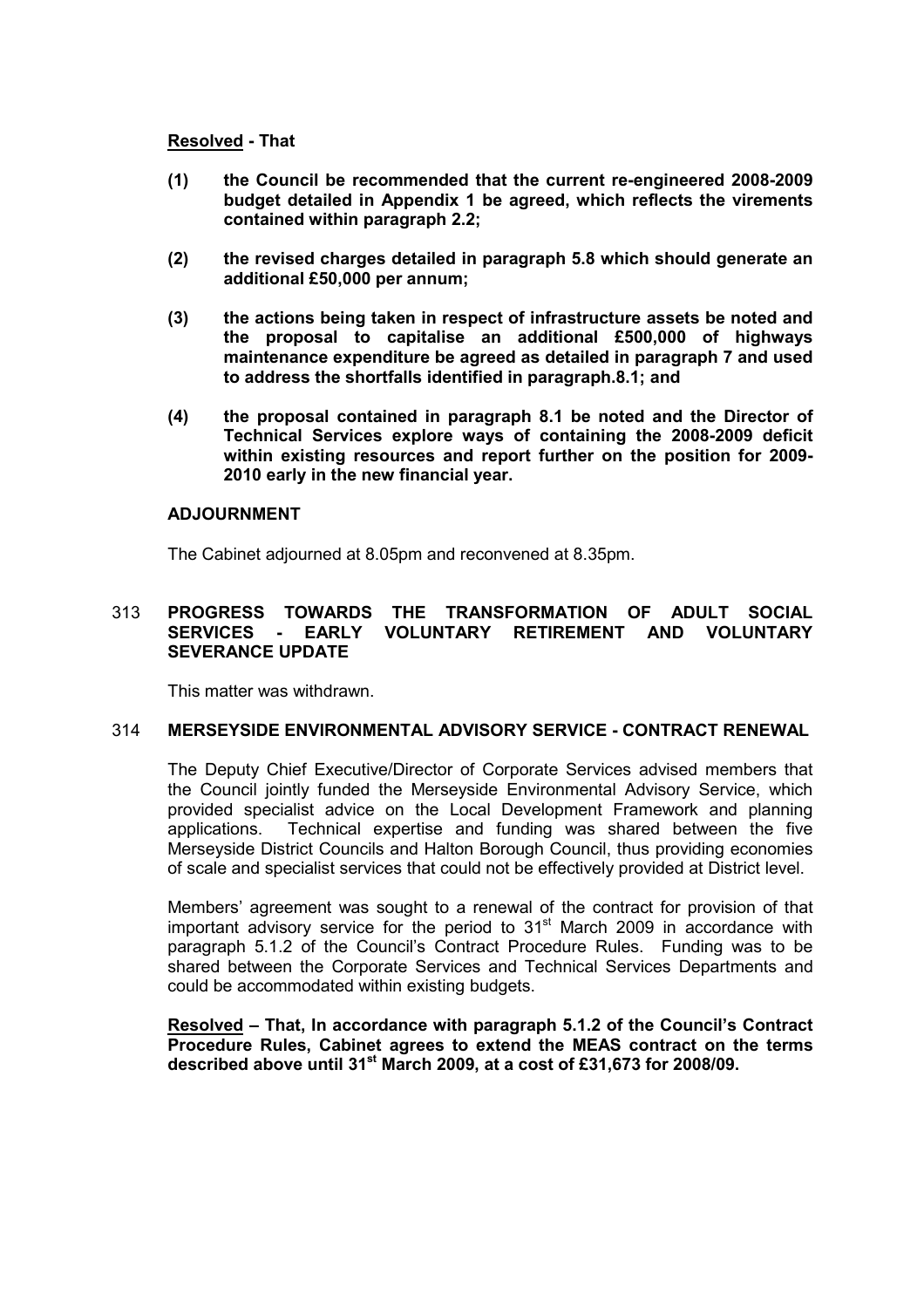## 315 SPEED LIMIT AND TRAFFIC REGULATION ORDER REVIEW

The Director of Technical Services identified key elements of necessary review work on speed limits and Traffic Regulation Orders to be undertaken in the next two years for the Council, as local Highway Authority, to comply with statutory requirements.

His report sought Cabinet's approval to engage consultants via the existing Consultancy Framework in order to complete the review within the set timescale and the cost of this work would be met from Local Transport Plan 2008-2011 capital allocations.

This was a key decision included within the Forward Plan.

## Resolved - That

(1) the statutory requirement to review speed limits on all A and B classified roads by 2011 be noted;

(2) the Director of Technical Services be authorised to engage consultants from the Consultancy Framework to undertake a review of all speed limits and Traffic Regulation Orders on all A, B and C class roads as suggested in this report;

(3) funding from the LTP Capital Programme 2008-2011 be endorsed as follows:

 £225,000 in 2009/10 £155,000 in 2010/11

(4) the Director of Technical Services to provide further reports as necessary to update Cabinet on the progress of this Review.

## 316 EXEMPT INFORMATION - EXCLUSION OF THE PRESS AND PUBLIC

Resolved - That, under section 100 (A) (4) of the Local Government Act 1972, the public be excluded from the meeting during consideration of the following items of business on the grounds that they involve the likely disclosure of exempt information as defined by the relevant paragraphs of Part I of Schedule 12A (as amended) to that Act.

## 317 COUNCIL TAX DISCOUNTS

The Director of Finance presented a report reviewing Council Tax charges for second homes, long-term empty homes and the annual option for the Council to set locally defined discount schemes. He requested Members to decide if any amendments to current discounts should be brought into operation for 2009/10.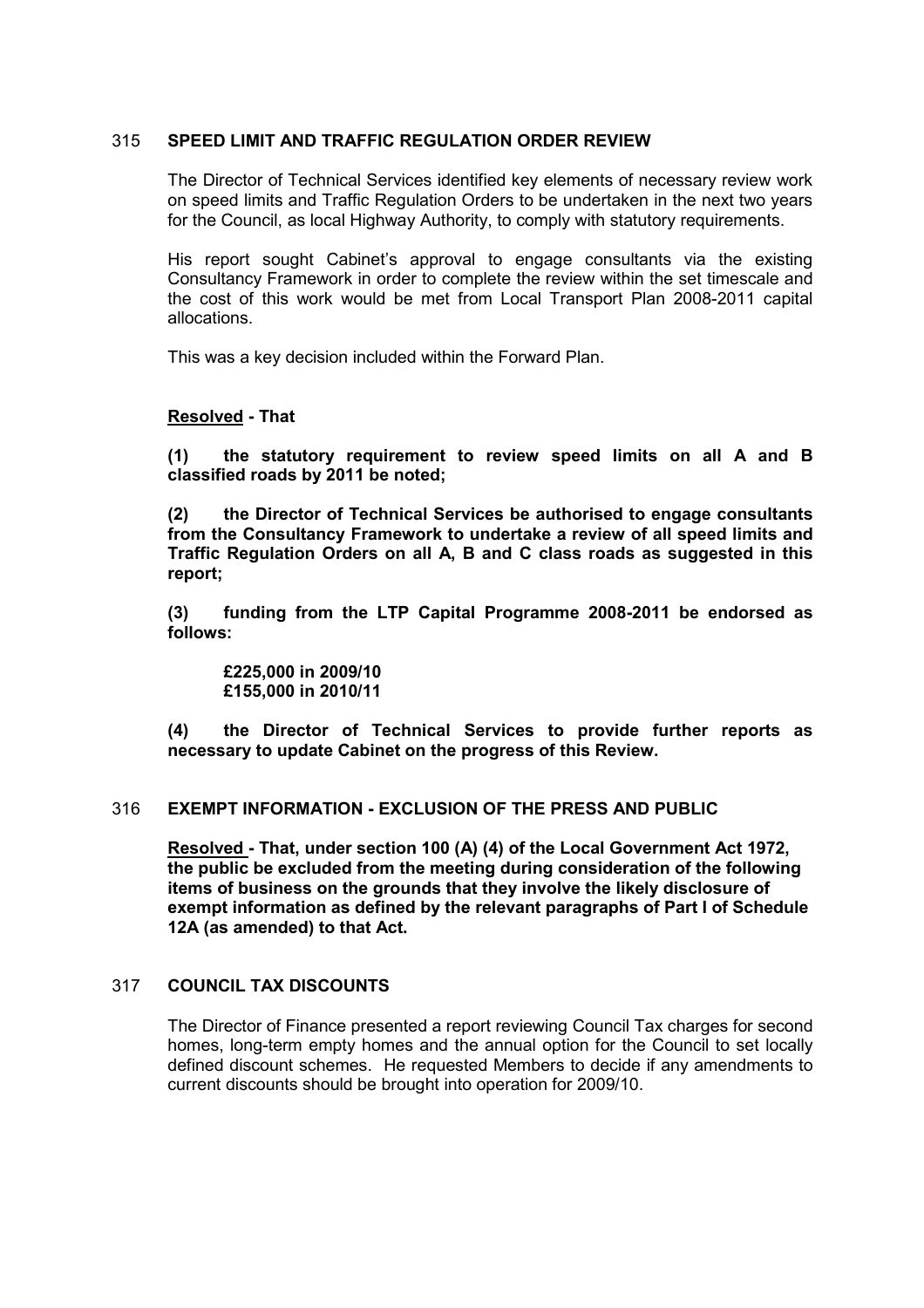## Resolved - That

- (1) with regard to Second Homes no amendment be made to the current discount levels of 25% for 2009-10;
- 2) with regard to Long Term Empty Properties no amendment be made to current discount level of 50% for 2009/10; and
- (3) with regard to Local Discounts the discounts of 50% for the refuge and 75% for both flats continue to be awarded to Wirral Women and Children's Aid for 2009-10.

## 318 BUSINESS TRAVEL CONTRACT

The Director of Finance advised that Council did not currently have a formal Contract in place for Business Travel, Rail Travel, Hotel Accommodation, Conferences and Air **Travel** 

The current method of procuring business travel had not been subject to a formal corporate tendering procedure, and was undertaken by individual departments.

His report outlined the work undertaken by the Procurement Team, in collaboration with the Merseyside Procurement Group (MPG) and, recommended the award of a contract to Redfern Travel to provide a corporate travel service for Council use for three years commencing on 1 January 2009.

#### Resolved - That

- (1) the financial and efficiency savings identified in the report be noted and changes to the way the Council currently procures Business Travel be supported;
- (2) the award of the contract for Business Travel to Redfern Travel be approved; and
- (3) the contract implementation plan be approved.

## 319 SUPPLY, INSTALLATION AND MAINTENANCE OF PHOTOCOPIERS AND MULTI-FUNCTIONAL DEVICES

The Director of Finance informed Members of a tender for the supply, installation and maintenance of photocopiers and multi-functional devices. Approval was sought from Cabinet to award to the most economically advantageous tenderer.

The Director of Finance reported that further information had come to light on an alternative system since the publication of this report. It was therefore agreed that further discussions were to take place on this matter. Following those discussions the Director of Finance would be given delegated authority to accept the tender set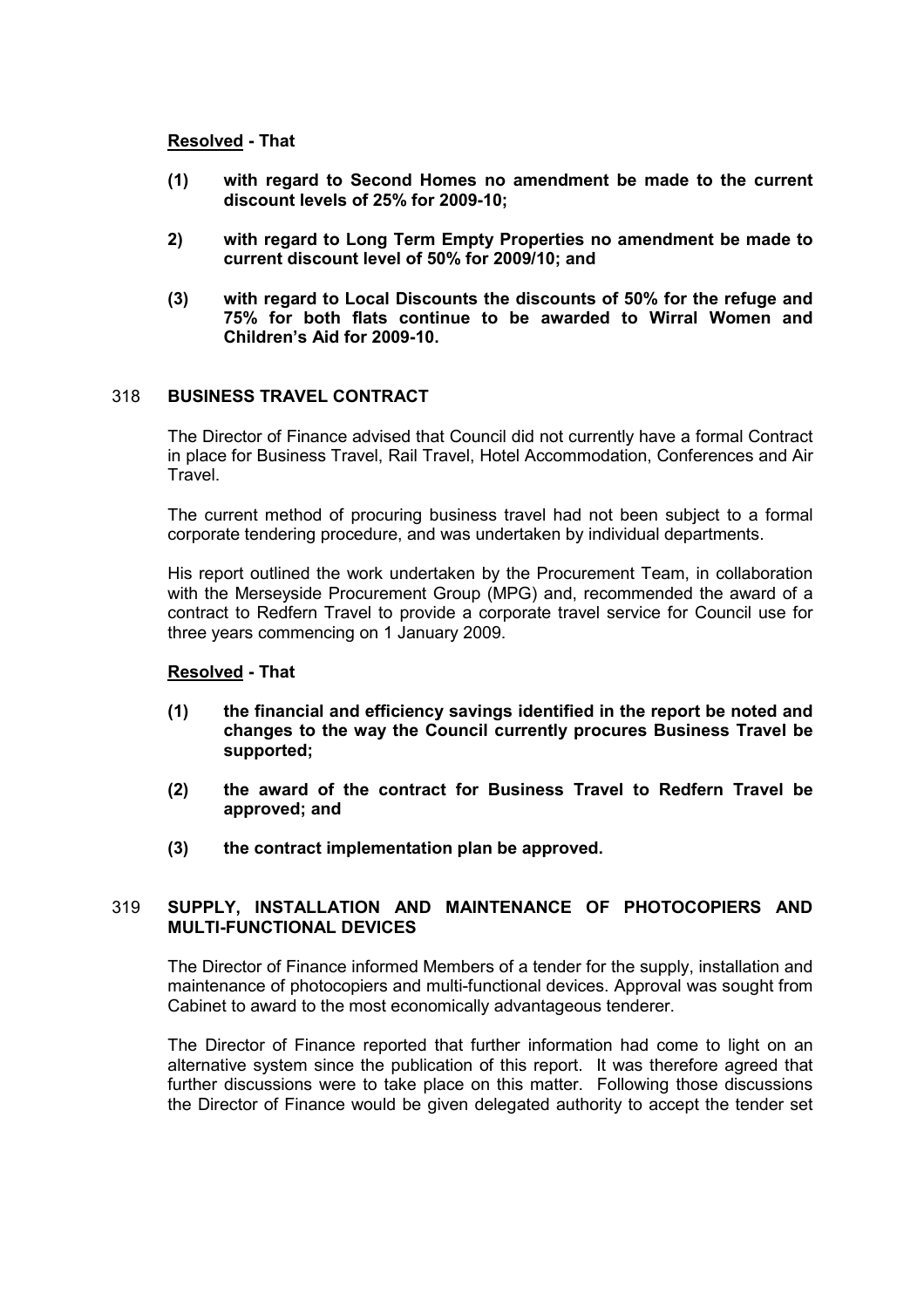out in the recommendation of the report, or alternatively, would bring a further report to the Cabinet.

Resolved - That the Director of Finance be given delegated authority to accept the tender set out in the report recommendation, subject to further discussions taking place regarding an alternative system and a further report to Cabinet if required.

## 320 WIRRAL DOCKS BRIDGES - FUTURE MANAGEMENT AND MAINTENANCE **STRATEGY**

The Director of Technical Services described the current position with regard to the condition of and management arrangements for the major highway bridges within the Wirral Docks area. His report contained proposals for a medium-term maintenance strategy. Cabinet was requested to approve the strategy and the Director of Technical Services' proposal to re-negotiate the terms of the Council's current Operating Agreement with Peel Ports (Mersey Docks and Harbour Company) and to introduce improved liaison procedures relating to the management of the bridges. Cabinet was also requested to endorse the view that the long-term future of the key bridges be reviewed as part of Peel Holdings' traffic and transportation studies in connection with the Wirral Waters development proposals.

This was a key decision included within the Forward Plan.

#### Resolved - That:

- (1) the medium-term maintenance strategy outlined in paragraph 4.1 and Appendix A and the proposed way forward outlined in paragraph 5.1 be endorsed;
- (2) the Director of Technical Services and the Director of Law, HR & Asset Management be authorised to re-negotiate the terms of the bridge Operating Agreement executed in December 1987 with Mersey Docks and Harbour Company and to agree improved inter-organisational working arrangements and procedures for the effective maintenance management of the opening bridges; and
- (3) the Director of Technical Services be authorised to request that Peel Holdings consider the content of the Faber Maunsell report when devising their traffic and transportation strategy for the Wirral Waters development proposals and consider the potential replacement of the bridges where appropriate.

#### 321 NEPTUNE DEVELOPMENTS, NEW BRIGHTON

The Director of Law, HR & Asset Management provided an update to Cabinet on the progress of the New Brighton development and sought approval to vary the terms of the legal agreements in place to reflect proposed changes to the programme of development.